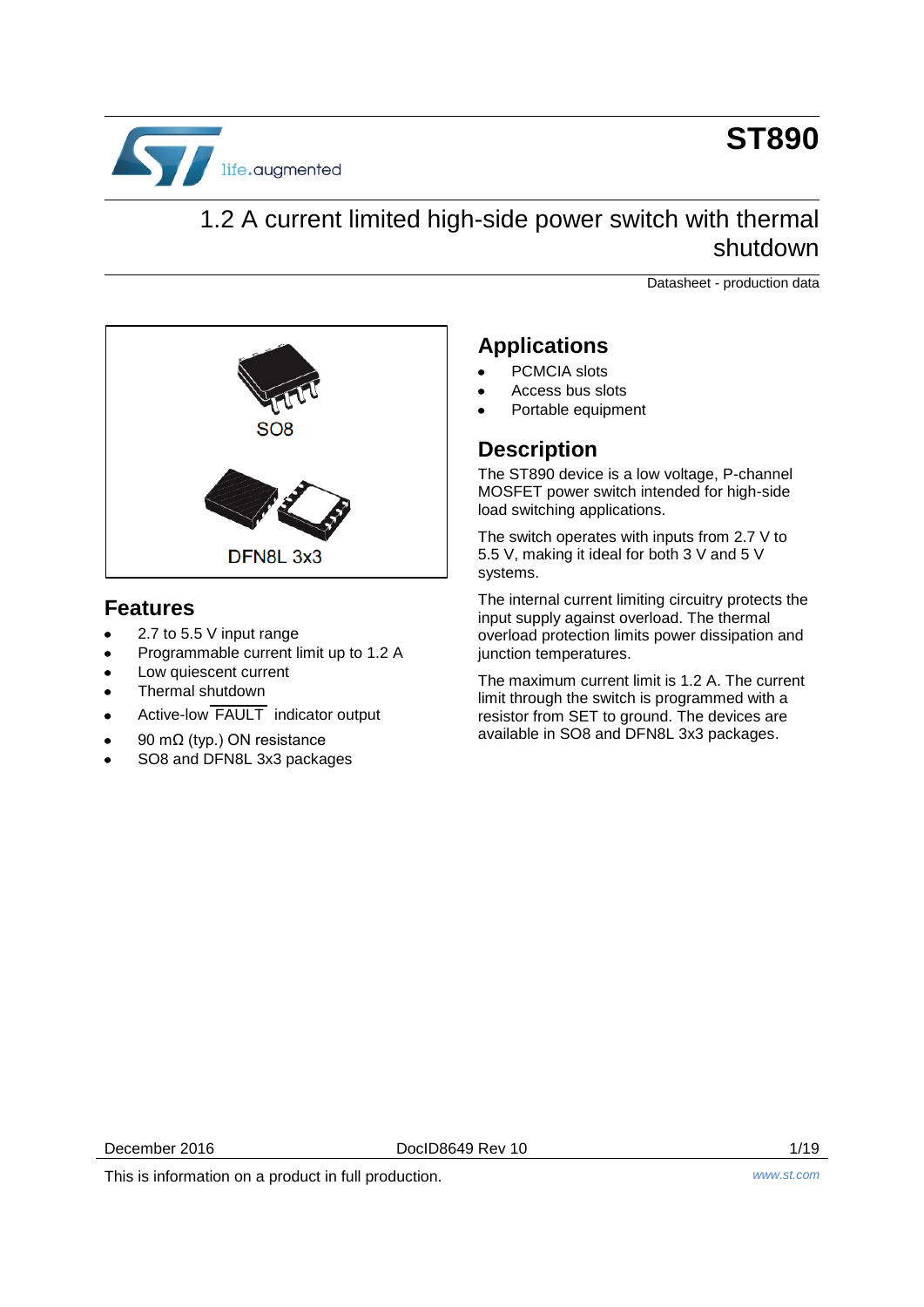## **Contents**

| 4.1 |       |                                                     |
|-----|-------|-----------------------------------------------------|
| 4.2 |       |                                                     |
| 4.3 |       |                                                     |
|     | 4.3.1 |                                                     |
|     | 4.3.2 |                                                     |
|     | 4.3.3 |                                                     |
|     | 4.3.4 |                                                     |
|     | 4.3.5 |                                                     |
| 4.4 |       |                                                     |
|     |       |                                                     |
| 5.1 |       |                                                     |
| 5.2 |       |                                                     |
| 5.3 |       |                                                     |
| 5.4 |       |                                                     |
|     |       |                                                     |
|     |       |                                                     |
|     |       | Absolute maximum ratings and operating conditions 5 |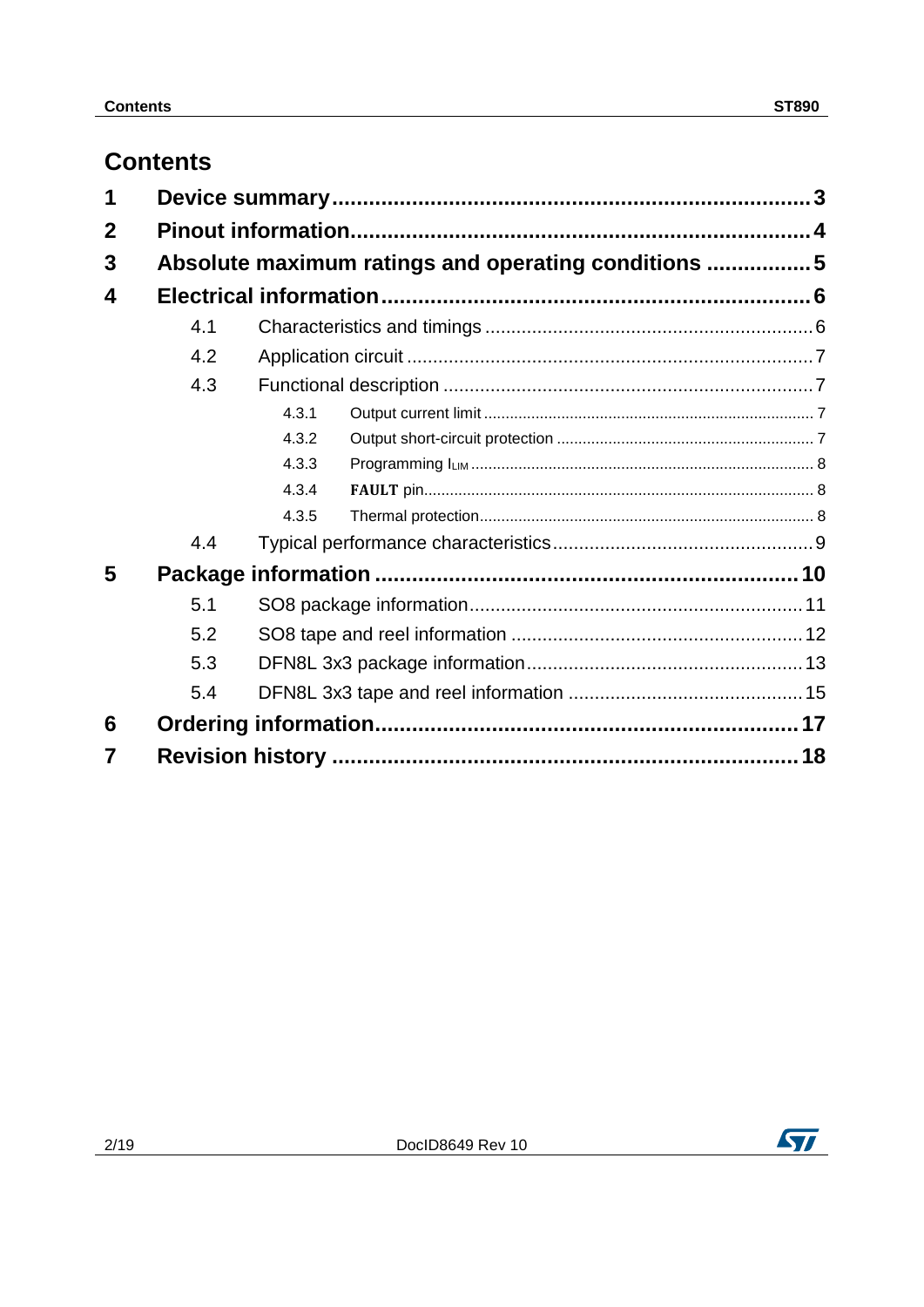## **1 Device summary**

<span id="page-2-0"></span>

#### **Table 1: Truth table for ON /OFF switch**

| ON /OFF | <b>OUT</b> |
|---------|------------|
|         | ΟN         |
|         | OFF        |

### **Table 2: Truth table for FAULT**

| <b>FAULT</b> | <b>FLAG</b>      |
|--------------|------------------|
| н            | Normal operation |
|              | Fault condition  |

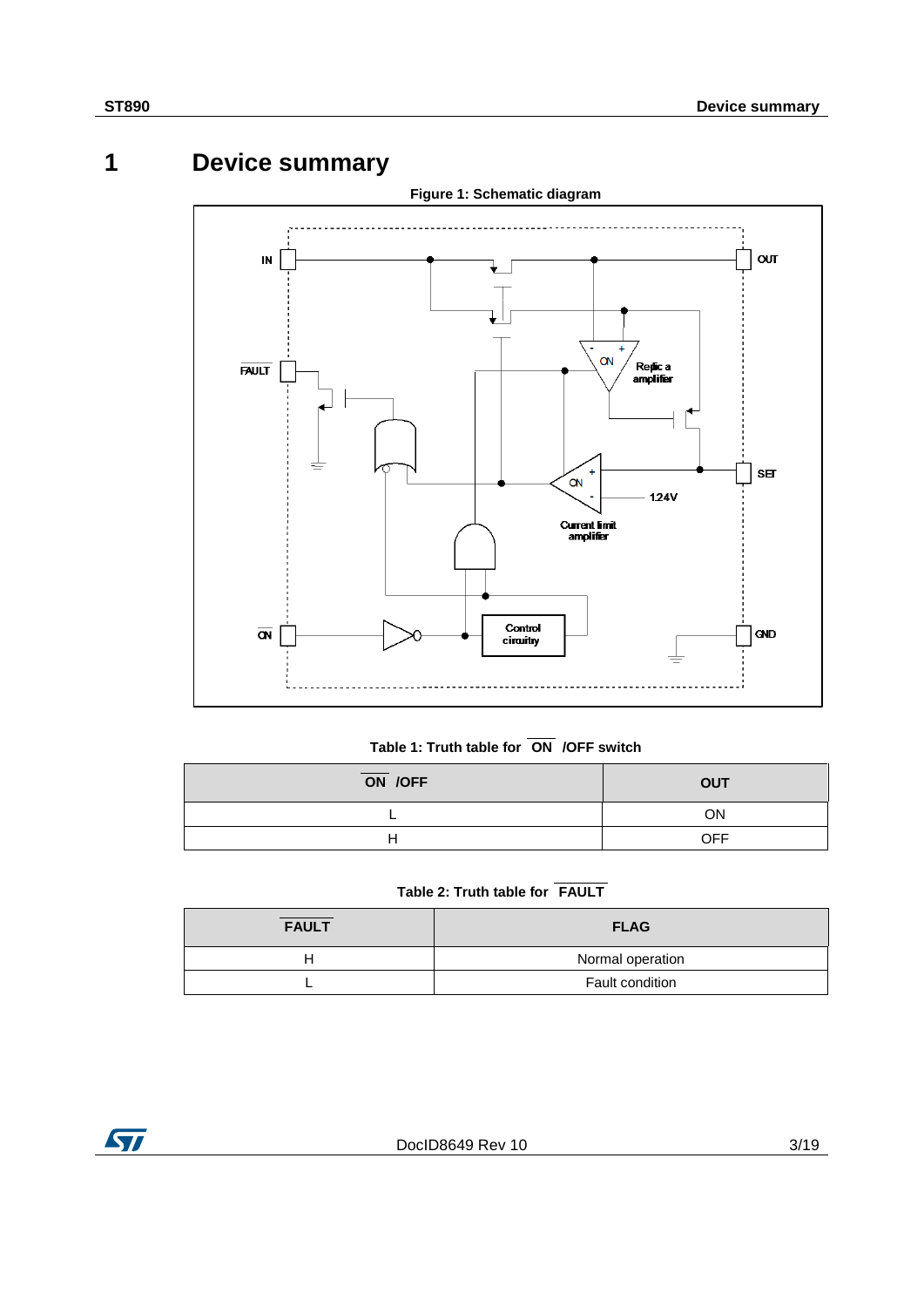## **2 Pinout information**

#### **Figure 2: SO8 and DFN8L 3x3 pin connections (top view)**

<span id="page-3-0"></span>

1. The exposed pad of the DFN8L 3x3 is not internally connected. It can be connected to the PCB groundplane for best thermal performance.

| Pin no. | <b>Symbol</b> | Name and function                                                                                                            |
|---------|---------------|------------------------------------------------------------------------------------------------------------------------------|
| 1, 2    | IN            | Input P-channel MOSFET source. Bypass IN with a 1 µF capacitor to ground.                                                    |
| 3       | <b>ON</b>     | Active-low switch ON input. A logic low turns the switch ON.                                                                 |
| 4       | <b>GND</b>    | Ground                                                                                                                       |
| 5       | <b>SET</b>    | Set current limit input. A resistor from SET to GND sets the current limit for<br>the switch.                                |
| 6, 7    | <b>OUT</b>    | Switch output. P-channel MOSFET drain. Bypass OUT with a 0.1 µF<br>capacitor to ground.                                      |
| 8       | <b>FAULT</b>  | Fault indicator output. This open drain output goes low when in current limit or<br>when the die temperature exceeds 135 °C. |

#### **Table 3: SO8 and DFN8L 3x3 pin description**

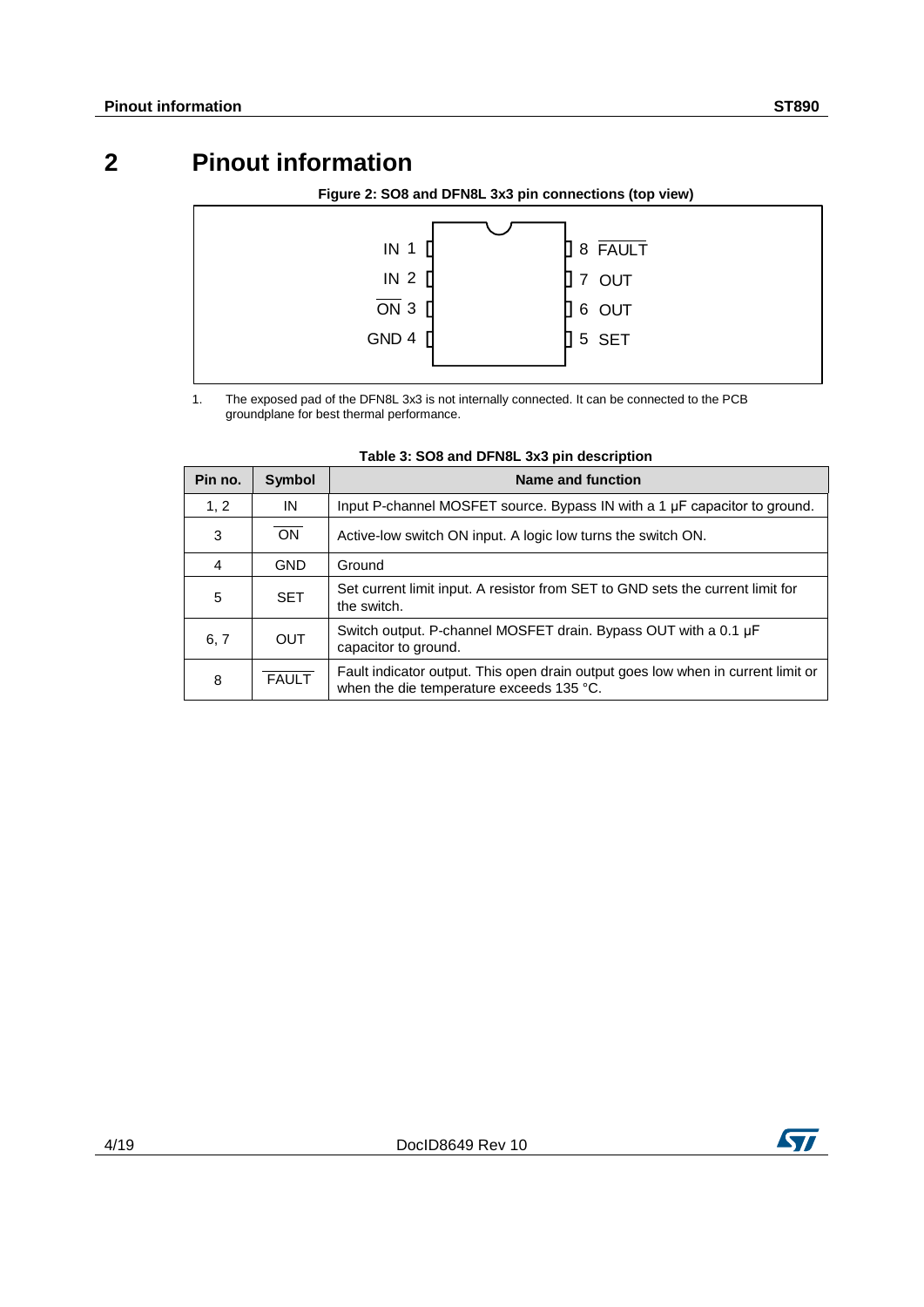## **3 Absolute maximum ratings and operating conditions**

<span id="page-4-0"></span>Stressing the device above the ratings listed in*[Table 4: "Absolute maximum ratings"](#page-4-1)* may cause permanent damage to the device. These are stress ratings only and operation of the device at these or any other conditions above those indicated in of this specification is not implied. Exposure to absolute maximum rating conditions for extended periods may affect device reliability.

<span id="page-4-1"></span>

| Symbol               | <b>Parameter</b>                     | Value                             | Unit |
|----------------------|--------------------------------------|-----------------------------------|------|
| Vı                   | Voltage at IN pin                    | $-0.5$ to 6                       |      |
| <b>VON</b>           | Input voltage at ON pin              | $-0.5$ to 6                       |      |
| V <sub>FAULT_N</sub> | Input voltage at FAULT_N pin         | $-0.5$ to 6                       |      |
| <b>VSET</b>          | Voltage at SET pin                   | $-0.5$ to (V <sub>IN</sub> + 0.5) |      |
| I <sub>DS</sub>      | Maximum continuous switching current | 1.5                               | А    |
| $T_{\text{stg}}$     | Storage temperature                  | $-65$ to 150                      | °C   |

#### **Table 4: Absolute maximum ratings**

#### **Table 5: Thermal data**

| <b>Symbol</b>        | <b>Parameter</b>                    | SO <sub>8</sub> | <b>DFN8L</b> | Unit |
|----------------------|-------------------------------------|-----------------|--------------|------|
| K <sub>thj-amb</sub> | Thermal resistance junction-ambient | 160 $(1)$       | 37.6(2)      | °C∕W |

#### **Notes:**

<span id="page-4-2"></span> $<sup>(1)</sup>$ This value depends on the thermal design of the PCB on which the device is mounted.</sup>

<span id="page-4-3"></span><sup>(2)</sup>This value depends on the four-layer PCB, JEDEC standard test board. For best thermal performance, the exposed pad PCB area should be connected by a via to the PCB groundplane.

#### **Table 6: Operating conditions**

<span id="page-4-4"></span>

| Symbol                       | <b>Parameter</b>                     | ST890DTR<br>ST890CDR<br>ST890BDR |             |  | Unit |
|------------------------------|--------------------------------------|----------------------------------|-------------|--|------|
| V۱                           | Voltage at IN pin                    | 2.7 to 5.5                       |             |  |      |
| $\mathsf{T}_{\mathsf{oper}}$ | Operating free-air temperature range | 0 to 70                          | $-40$ to 85 |  |      |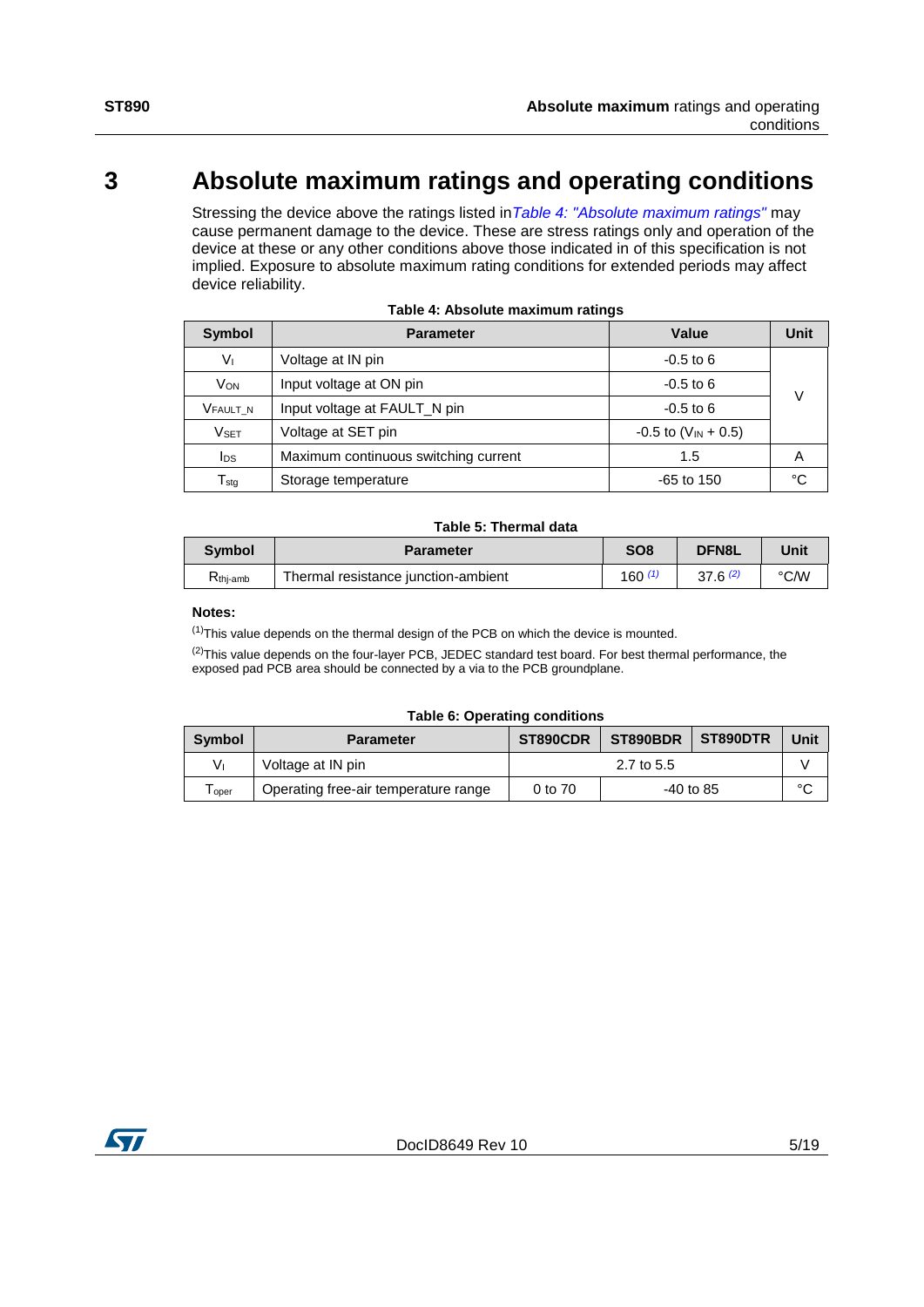### <span id="page-5-1"></span><span id="page-5-0"></span>**4.1 Characteristics and timings**

### **Table 7: Electrical characteristics**

|                         |                                                   |                                                                          |                | $T_A = 25 °C$      |                    |        |
|-------------------------|---------------------------------------------------|--------------------------------------------------------------------------|----------------|--------------------|--------------------|--------|
| <b>Symbol</b>           | <b>Parameter</b>                                  | Test condition (1)                                                       | Min.           | Typ.               | Max.               | Unit   |
| V <sub>1</sub>          | Operating voltage                                 | $I_D = 1$ mA                                                             | 2.7            |                    | 5.5                | $\vee$ |
| $_{\rm lcc}$            | ON quiescent supply current                       | $V_1 = 5 V$ , $\overline{ON} = GND$ , $I_0 = 0$                          |                | 13                 | 25                 |        |
| <b>ICCOFF</b>           | OFF quiescent supply current                      | $\overline{ON}$ = IN, $V_1$ = $V_{OUT}$ = 5.5 V                          |                |                    | 1                  | μA     |
|                         |                                                   | ON = IN, $V_1 = 5.5$ V, $V_0 = 0$                                        |                |                    | 5                  |        |
| VULO                    | Undervoltage lockout                              | Rising edge                                                              | $\overline{2}$ | 2.4                | 2.6                | V      |
| <b>VHYST</b>            | Undervoltage lockout<br>hysteresis                |                                                                          |                | 100                |                    | mV     |
|                         | ON resistance                                     | $V_1 = 4.5 V$                                                            |                | 75                 | 120                |        |
| <b>RON</b>              |                                                   | $V_1 = 3 V$                                                              |                | 90                 | 130                | mΩ     |
| <b>V</b> set            | Reference voltage to turn the<br>switch OFF       | $I_0 = 100$ mA,<br>$V_{\text{SET}}$ rise until $V_1$ - $V_0$ > 0.8 V     | 1.178          | 1.24               | 1.302              | $\vee$ |
| <b>I</b> MAX            | Maximum programmable<br>output over current limit |                                                                          |                | 1.2                |                    |        |
| <b>I</b> sc             | Short-circuit current limit                       | $V_1 = 5 V$ , OUT connected to GND,<br>device enabled into short-circuit |                | 1.2<br><b>ILIM</b> | 1.5<br><b>ILIM</b> | A      |
| ILIM/ISET               | $I_{LIM}$ to $I_{SET}$ current ratio              | $I_0 = 500$ mA, $V_0 > 1.6$ V                                            | 970            | 1110               | 1300               |        |
| $V_{IL}$                | ON input low level voltage                        | $V_1 = 2.7$ to 5.5 V                                                     |                |                    | 0.8                |        |
| Vн                      | ON input high level voltage                       | $V_1 = 2.7$ to 3.6 V                                                     | $\overline{2}$ |                    |                    | V      |
|                         |                                                   | $V_1 = 2.7$ to 5.5 V                                                     | 2.4            |                    |                    |        |
| $\mathbf{I}_{\text{I}}$ | ON input leakage current                          | $V_1 = 5.5 V$                                                            |                |                    | $\mathbf{1}$       |        |
| <b>I</b> set<br>bias    | <b>ISFT bias current</b>                          | $V_{\text{SET}} = 1.24 \text{ V}, I_0 = 0, V_1 = V_0$                    |                | 0.5                | 3                  | μA     |
| $V_{OL}$                | FAULT output low voltage                          | $I_{SINK}$ = 1 mA, $V_{SET}$ = 1.4 V                                     |                | 0.15               |                    | V      |
| Iон                     | FAULT output leakage<br>current                   | $V_{FAULT} = 5.5 V$ , $V_{SET} = 1 V$                                    |                |                    | 1                  | μA     |
| <b>TPROT</b>            | Thermal protection                                |                                                                          |                | 130                |                    |        |
| <b>THYST</b>            | Thermal hysteresis                                |                                                                          |                | 15                 |                    | °C     |

#### **Notes:**

<span id="page-5-2"></span> $^{(1)}V_{IN}$  = 3 V, T<sub>A</sub> = T<sub>MIN</sub> to T<sub>MAX</sub>, unless otherwise specified. Typical values are at T<sub>A</sub> = 25 °C

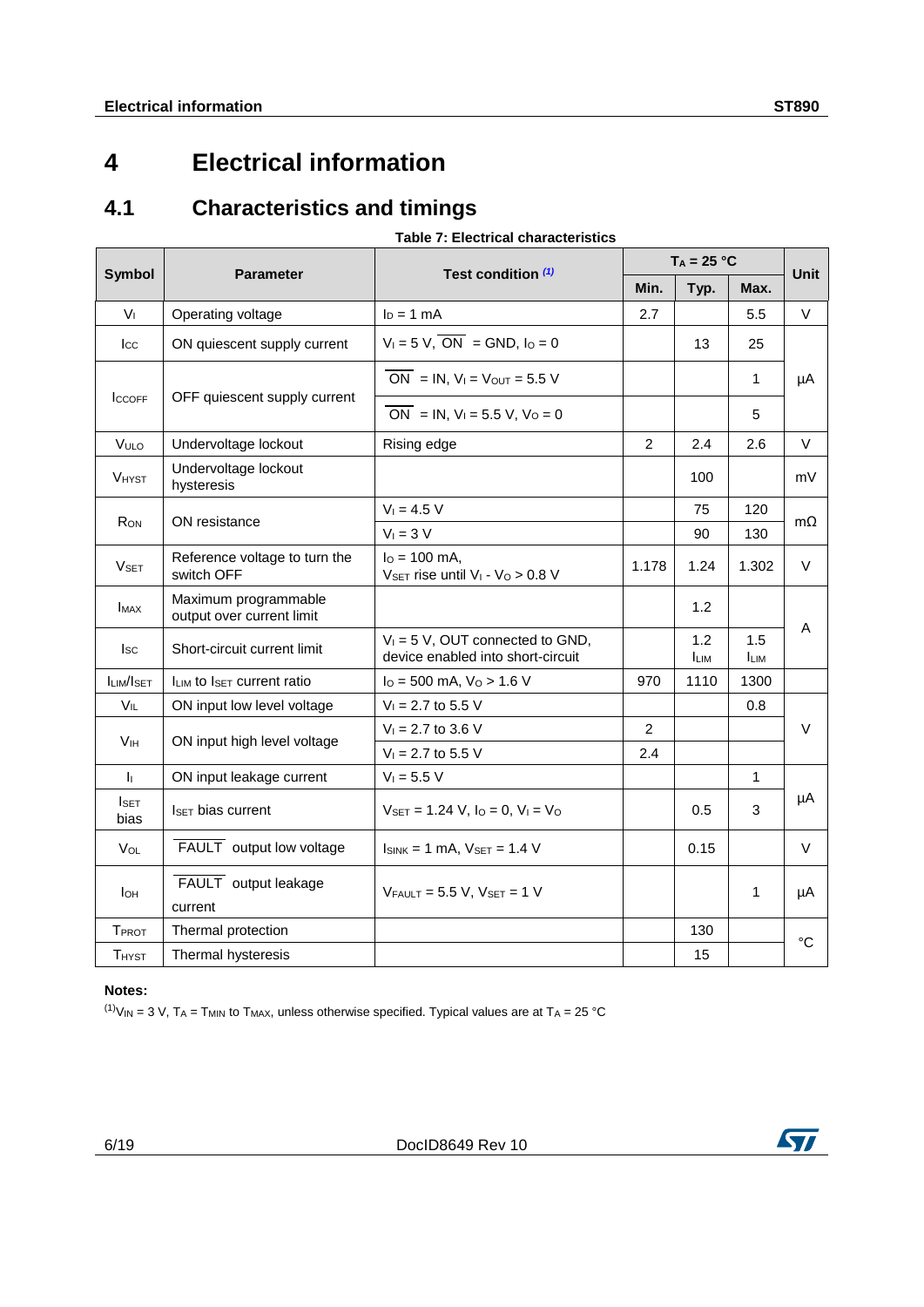| <b>Symbol</b>     | <b>Parameter</b>                | Test condition (1)                        | $Ta = 25 °C$ | <b>Unit</b> |      |    |
|-------------------|---------------------------------|-------------------------------------------|--------------|-------------|------|----|
|                   |                                 |                                           | Min.         | Typ.        | Max. |    |
| t <sub>RESP</sub> | Slow current loop response time | 20 % current overdrive,<br>$V_{CC} = 5 V$ |              | 5           |      |    |
|                   | Fast current loop response time |                                           |              | 2           |      |    |
| ton               | Turn ON time                    | $V_1 = 5 V$ , $I_0 = 500$ mA              |              | 25          | 50   | μs |
|                   |                                 | $V_1 = 3 V$ , $I_0 = 500$ mA              |              | 50          |      |    |
| <b>t</b> OFF      | Turn OFF time                   | $V_1 = 5 V$                               |              | 2           | 10   |    |

**Table 8: Timing characteristics**

#### **Notes:**

<span id="page-6-4"></span><span id="page-6-0"></span> $^{(1)}$ V<sub>IN</sub> = 3 V, T<sub>A</sub> = T<sub>MIN</sub> to T<sub>MAX</sub>, unless otherwise specified. Typical values are at T<sub>A</sub> = 25 °C

### **4.2 Application circuit**





### **4.3 Functional description**

### **4.3.1 Output current limit**

<span id="page-6-2"></span><span id="page-6-1"></span> $I_{LIM}$  is the output current that the ST890 device limits under the condition  $V_O$  (output voltage)  $> 1.6$  V.

<span id="page-6-3"></span>When  $I_{LIM}$  is reached, the  $\overline{FAULT}$  pin is asserted.

### **4.3.2 Output short-circuit protection**

The ST890 device provides short-circuit protection by limiting the output current during a short circuit event.

 $I_{\text{sc}}$  is the output short-circuit current limit level (typ. 1.2 x  $I_{\text{LIM}}$ ). When a short circuit event occurs on the output, such as  $V_0$  < 1.6 V, the ST890 device limits the output current to no more than the Isc level.

When a short circuit event occurs on the output, the FAULT pin is asserted.

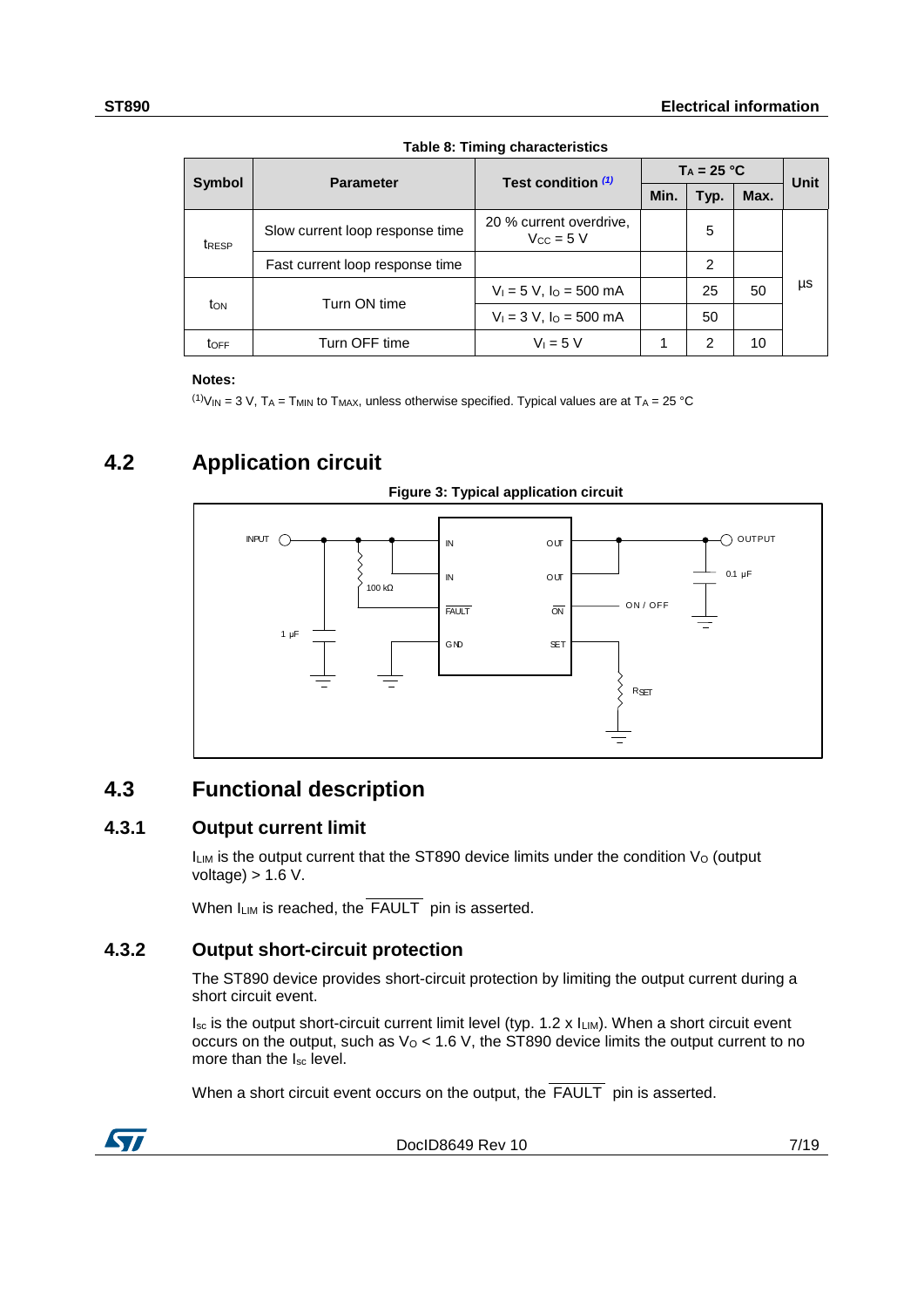### **4.3.3 Programming ILIM**

<span id="page-7-0"></span>The ST890's ILIM can be programmed through the external resistor, RsET, connected at the SET pin (pin 5).

ILIM is determined by the equations below.

**Equation 1**

 $I_{\text{SET}} = \frac{V_{\text{SET}}}{R_{\text{SET}}}$  $=$  $\frac{3EI}{RSET}$ 

**Equation 2**

$$
\frac{I_{\text{LIM}}}{I_{\text{SET}}} = 1110
$$

Therefore:

**Equation 3**

$$
R_{\text{SET}} = 1.24 \times \frac{1110}{I_{\text{LIM}}}
$$

### **4.3.4 FAULT** pin

<span id="page-7-1"></span>The FAULT pin (pin 8) is an open drain active-low output. This pin should be connected to an external pull-up resistor.

The FAULT pin is asserted low when:

- Iout reaches the programmed ILIM value
- A short-circuit event occurs
- <span id="page-7-2"></span>The device goes into thermal protection

### **4.3.5 Thermal protection**

The thermal protection of the ST890 is triggered to turn off the switch when the junction temperature exceeds 130 °C (typ.).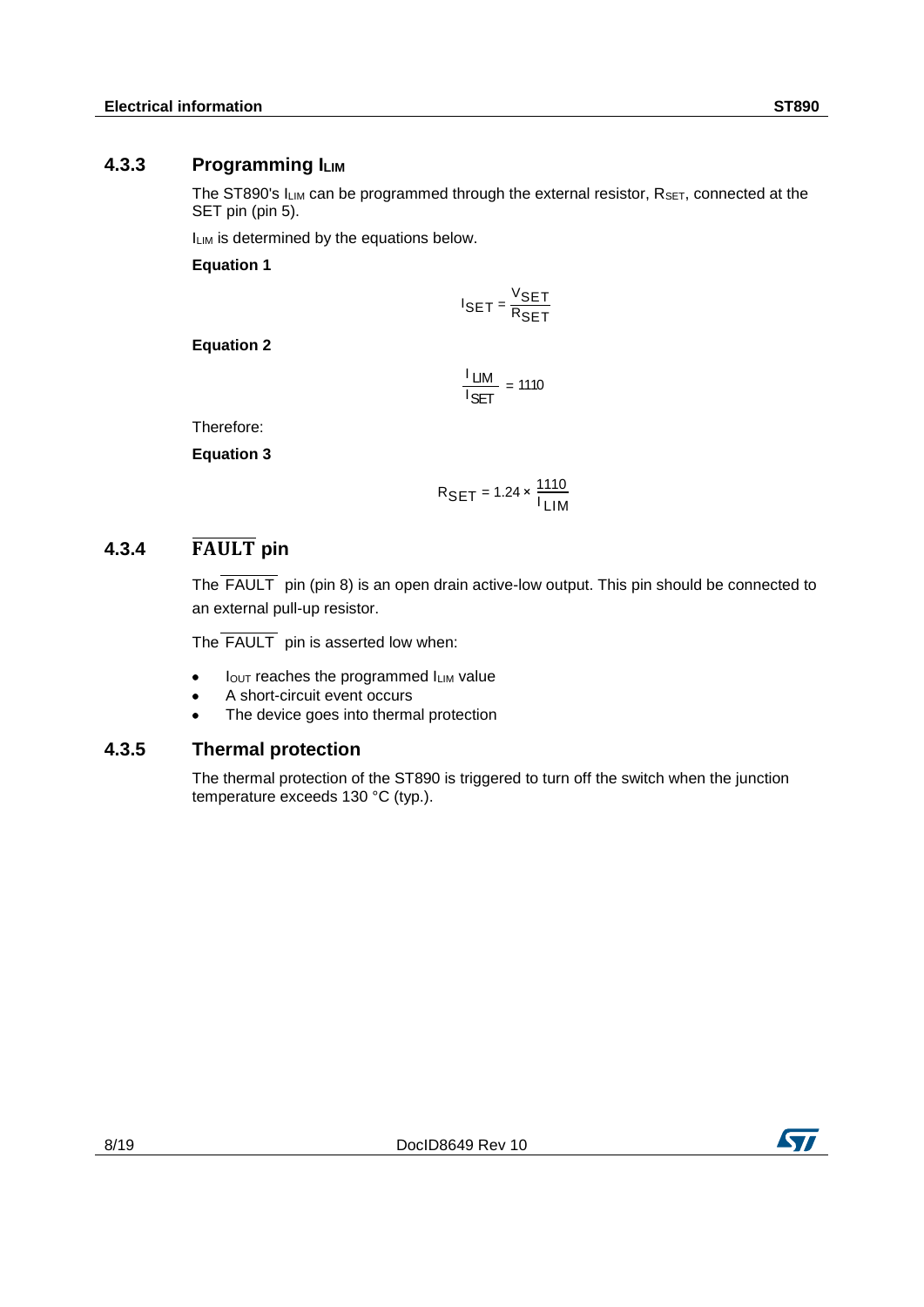## **4.4 Typical performance characteristics**

<span id="page-8-0"></span>Unless otherwise specified  $T_i = 25$  °C.



DocID8649 Rev 10 9/19

ST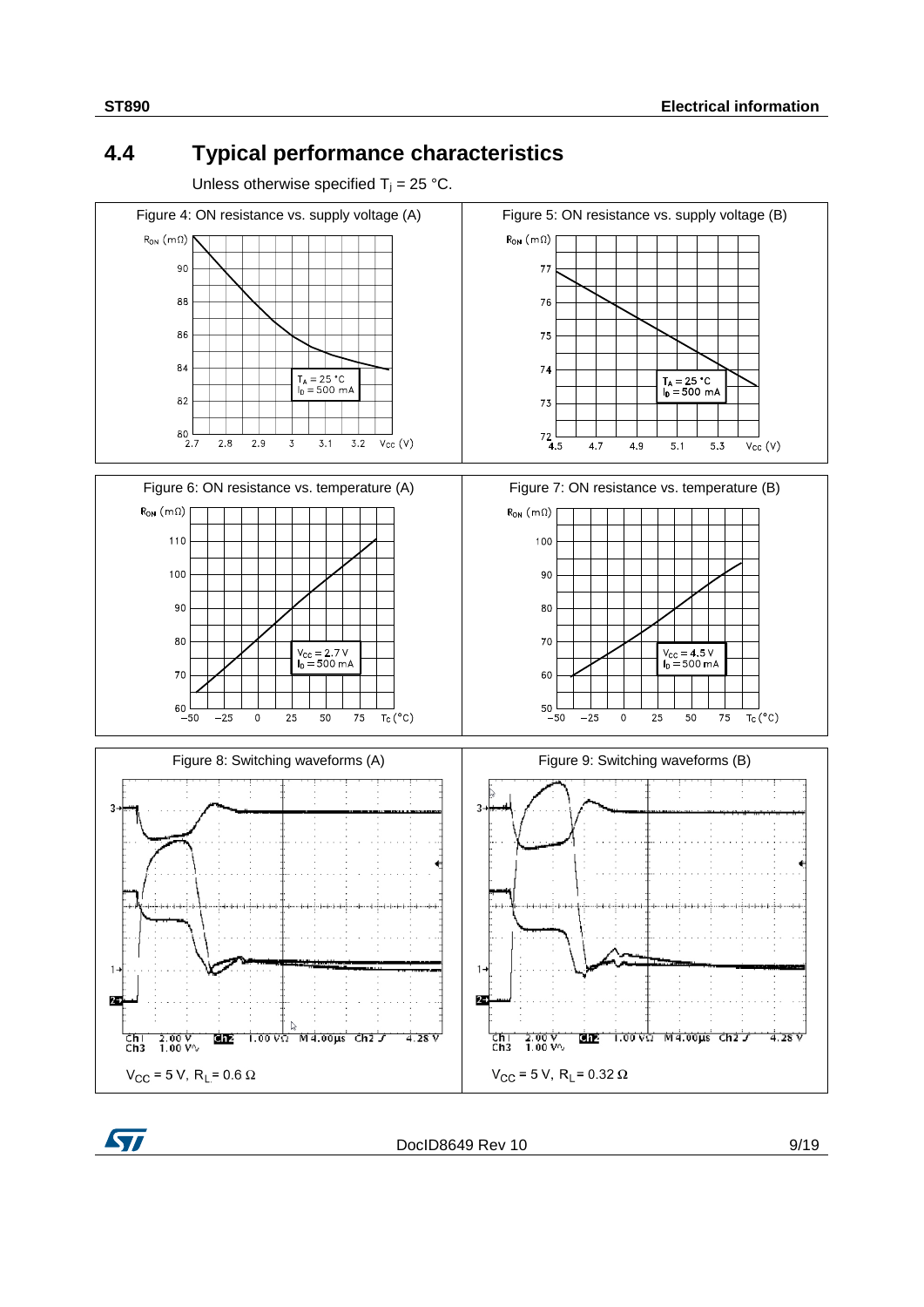## **5 Package information**

<span id="page-9-0"></span>In order to meet environmental requirements, ST offers these devices in different grades of ECOPACK® packages, depending on their level of environmental compliance. ECOPACK® specifications, grade definitions and product status are available at: *www.st.com*. ECOPACK<sup>®</sup> is an ST trademark.

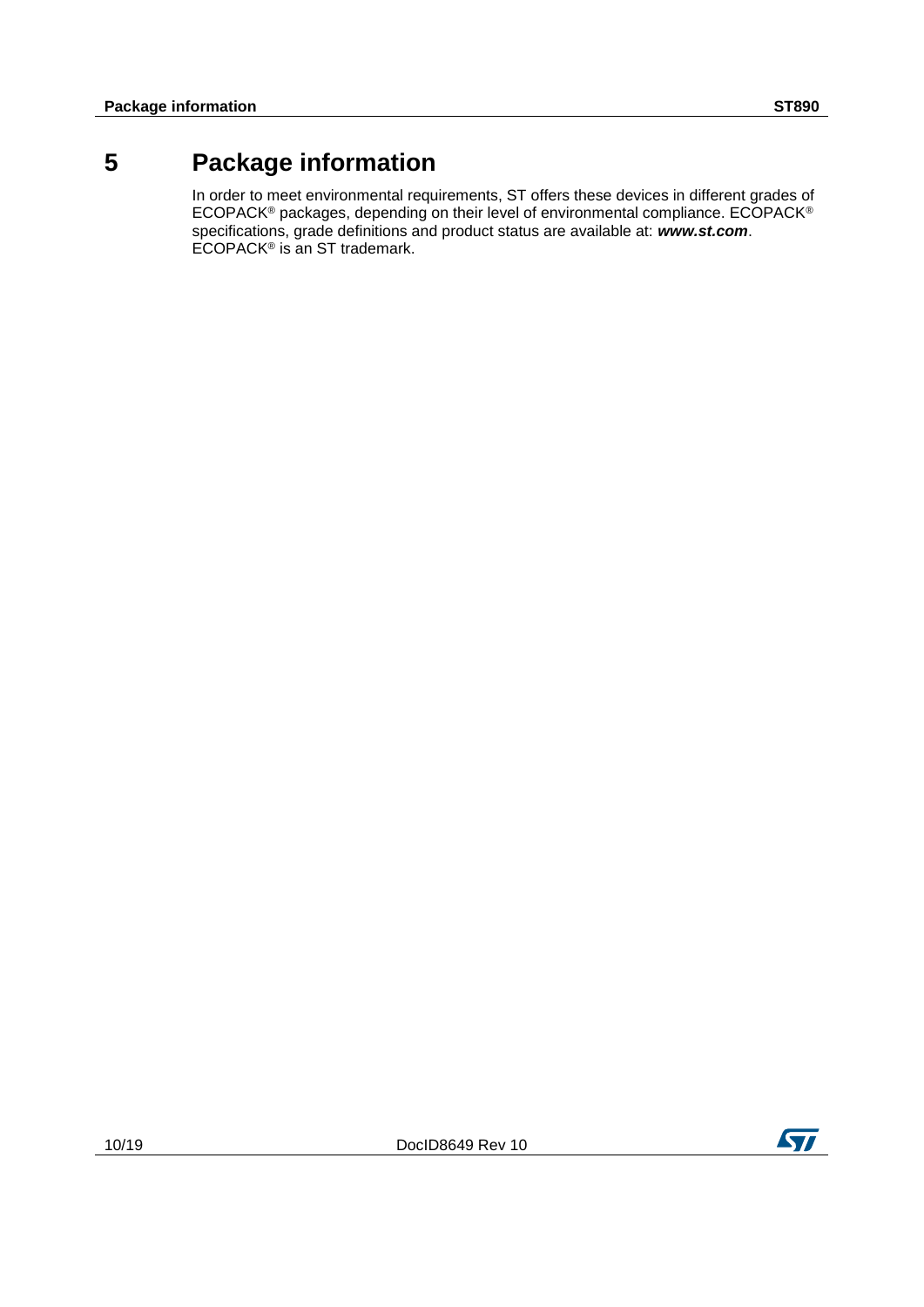## **5.1 SO8 package information**



<span id="page-10-0"></span>

#### **Table 9: SO8 mechanical data**

|                | <b>Dimensions</b> |                    |             |             |               |             |  |
|----------------|-------------------|--------------------|-------------|-------------|---------------|-------------|--|
| Ref.           |                   | <b>Millimeters</b> |             |             | <b>Inches</b> |             |  |
|                | Min.              | Typ.               | Max.        | Min.        | Typ.          | <b>Max</b>  |  |
| A              |                   |                    | 1.75        |             |               | 0.069       |  |
| A <sub>1</sub> | 0.10              |                    | 0.25        | 0.004       |               | 0.010       |  |
| A2             | 1.25              |                    |             | 0.049       |               |             |  |
| b              | 0.28              |                    | 0.48        | 0.011       |               | 0.019       |  |
| C              | 0.17              |                    | 0.23        | 0.007       |               | 0.010       |  |
| D              | 4.80              | 4.90               | 5.00        | 0.189       | 0.193         | 0.197       |  |
| E              | 5.80              | 6.00               | 6.20        | 0.228       | 0.236         | 0.244       |  |
| E <sub>1</sub> | 3.80              | 3.90               | 4.00        | 0.150       | 0.154         | 0.157       |  |
| e              |                   | 1.27               |             |             | 0.050         |             |  |
| h              | 0.25              |                    | 0.50        | 0.010       |               | 0.020       |  |
| L              | 0.40              |                    | 1.27        | 0.016       |               | 0.050       |  |
| L1             |                   | 1.04               |             |             | 0.040         |             |  |
| k              | $0^{\circ}$       |                    | $8^{\circ}$ | $0^{\circ}$ |               | $8^{\circ}$ |  |
| ccc            |                   |                    | 0.10        |             |               | 0.004       |  |

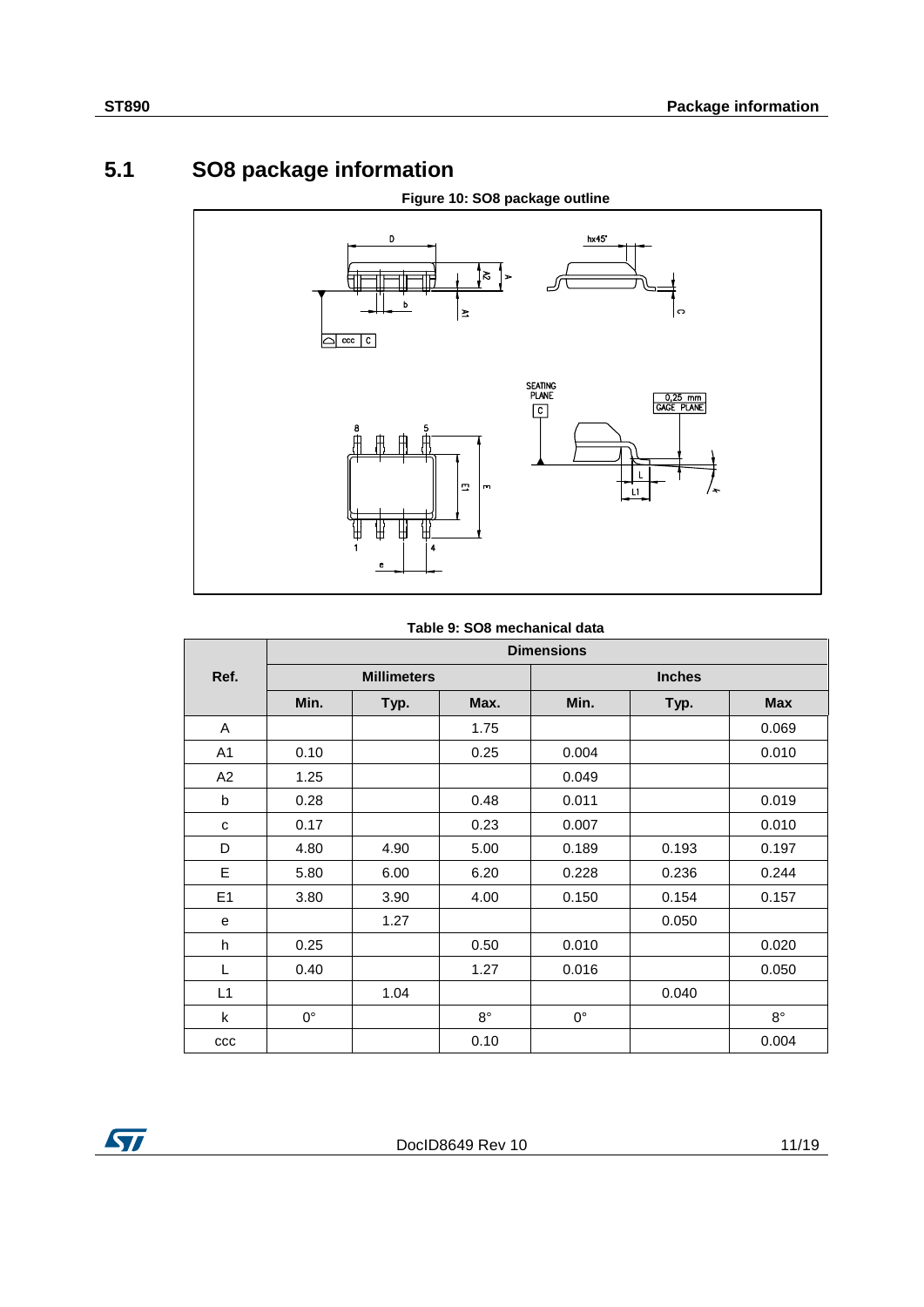## **5.2 SO8 tape and reel information**

<span id="page-11-0"></span>

1. Drawing not to scale

| Table 10: SO8 tape and reel mechanical data |  |
|---------------------------------------------|--|
|---------------------------------------------|--|

|               | <b>Dimensions</b> |      |      |               |      |        |  |
|---------------|-------------------|------|------|---------------|------|--------|--|
| <b>Symbol</b> | mm                |      |      | <b>Inches</b> |      |        |  |
|               | Min.              | Typ. | Max. | Min.          | Typ. | Max.   |  |
| A             |                   |      | 330  |               |      | 12.992 |  |
| С             | 12.8              |      | 13.2 | 0.504         |      | 0.519  |  |
| D             | 20.2              |      |      | 0.795         |      |        |  |
| N             | 60                |      |      | 2.362         |      |        |  |
| T             |                   |      | 22.4 |               |      | 0.882  |  |
| Ao            | 8.1               |      | 8.5  | 0.319         |      | 0.335  |  |
| Bo            | 5.5               |      | 5.9  | 0.216         |      | 0.232  |  |
| Ko            | 2.1               |      | 2.3  | 0.082         |      | 0.090  |  |
| Po            | 3.9               |      | 4.1  | 0.153         |      | 0.161  |  |
| P             | 7.9               |      | 8.1  | 0.311         |      | 0.319  |  |

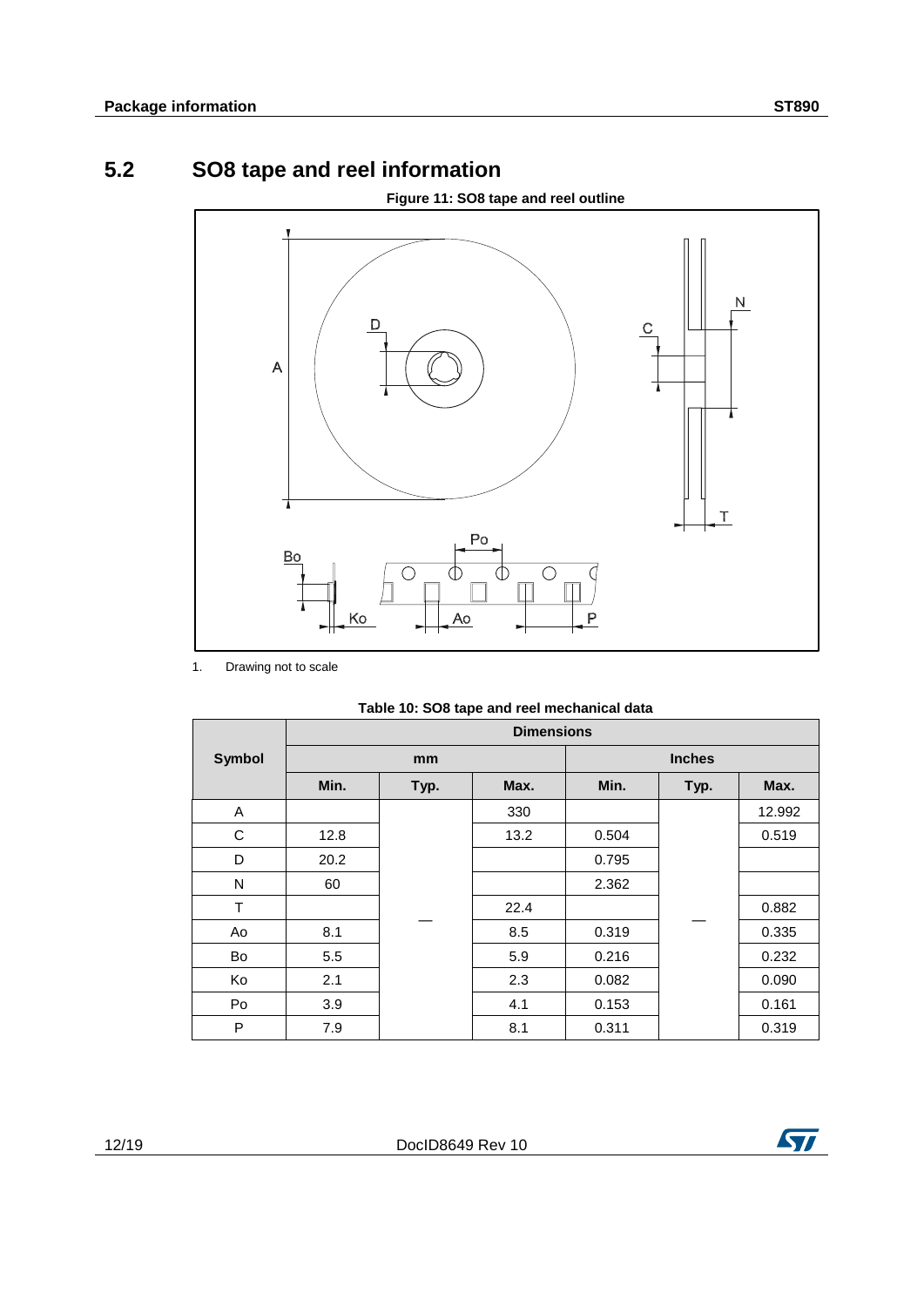### **5.3 DFN8L 3x3 package information**

<span id="page-12-0"></span>

**Figure 12: DFN8L 3x3 package outline**

<span id="page-12-1"></span>1. Drawing is not to scale<br>2. Dimensions in millimete Dimensions in millimeters

ST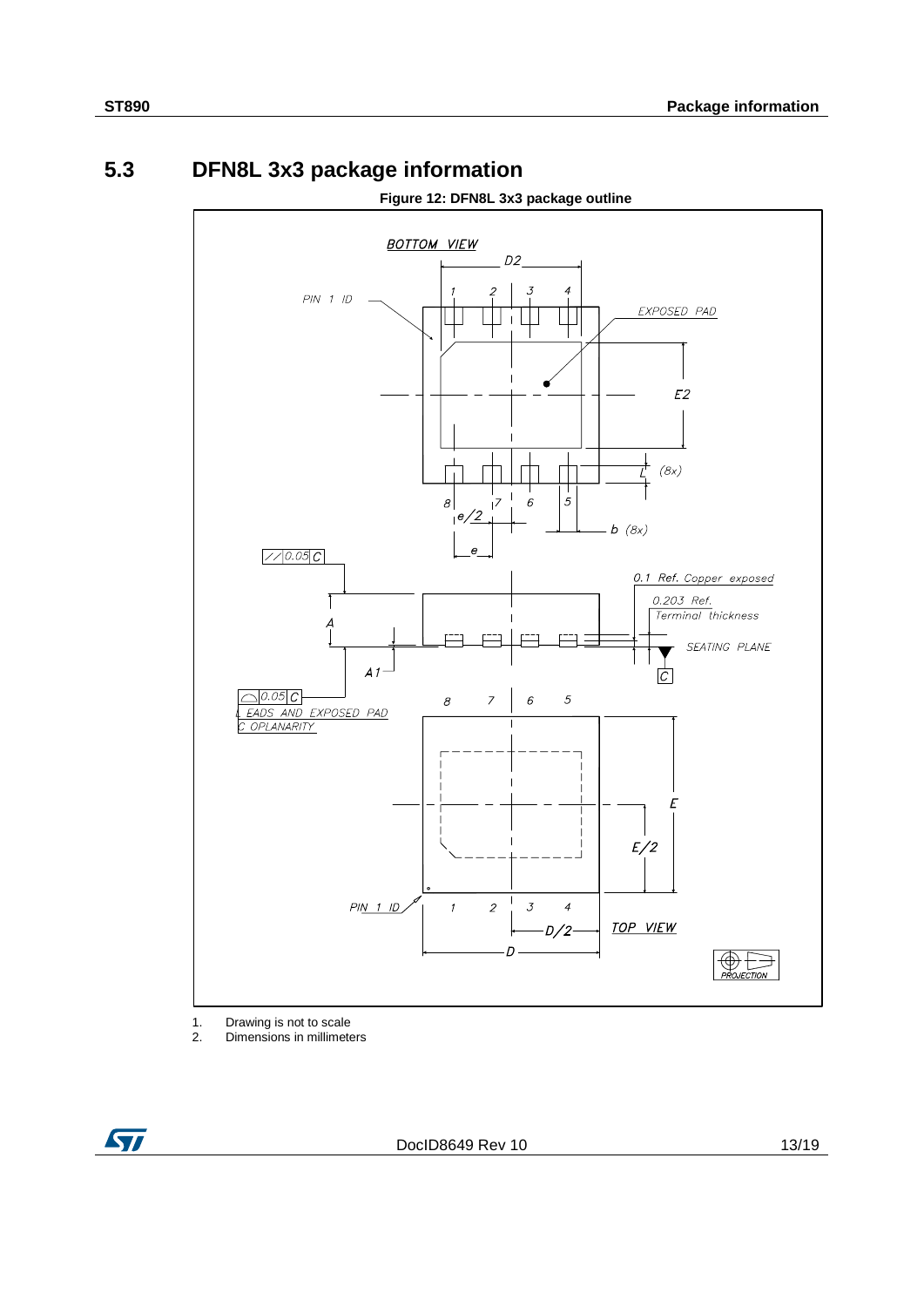|                | <b>Dimensions</b>  |       |      |               |       |            |
|----------------|--------------------|-------|------|---------------|-------|------------|
| Ref.           | <b>Millimeters</b> |       |      | <b>Inches</b> |       |            |
|                | Min.               | Typ.  | Max. | Min.          | Typ.  | <b>Max</b> |
| A              | 0.80               | 0.85  | 0.90 | 0.031         | 0.033 | 0.035      |
| A <sub>1</sub> | 0                  | 0.02  | 0.05 | 0             | 0.001 | 0.002      |
| b              | 0.25               | 0.030 | 0.35 | 0.010         | 0.001 | 0.014      |
| D              | 2.95               | 3     | 3.05 | 0.116         | 0.118 | 0.120      |
| D <sub>2</sub> | 2.30               | 2.40  | 2.50 | 0.091         | 0.094 | 0.098      |
| E              | 2.95               | 3     | 3.05 | 0.116         | 0.118 | 0.120      |
| E <sub>2</sub> | 1.70               | 1.80  | 1.90 | 0.067         | 0.071 | 0.075      |
| e              |                    | 0.65  |      |               | 0.026 |            |
| L              | 0.25               | 0.30  | 0.35 | 0.010         | 0.012 | 0.014      |

**Table 11: DFN8L 3x3 mechanical data**





1. Drawing not to scale

2. Dimensions in millimeters

14/19 DocID8649 Rev 10

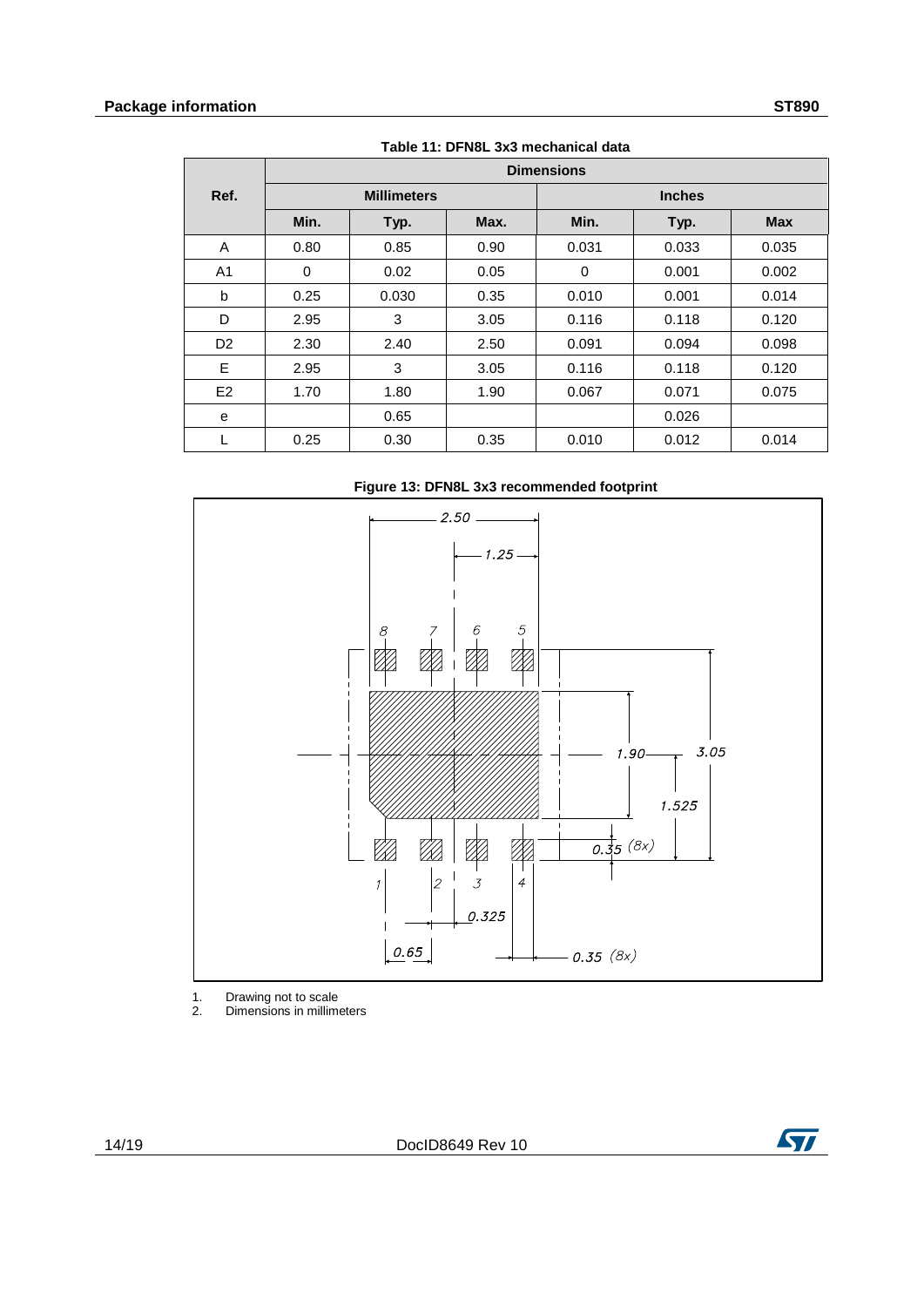### **5.4 DFN8L 3x3 tape and reel information**

<span id="page-14-0"></span>

**Figure 14: DFN8L 3x3 tape and reel outline**

1. 10 sprocket hole pitch cumulative tolerance ±0.20

ST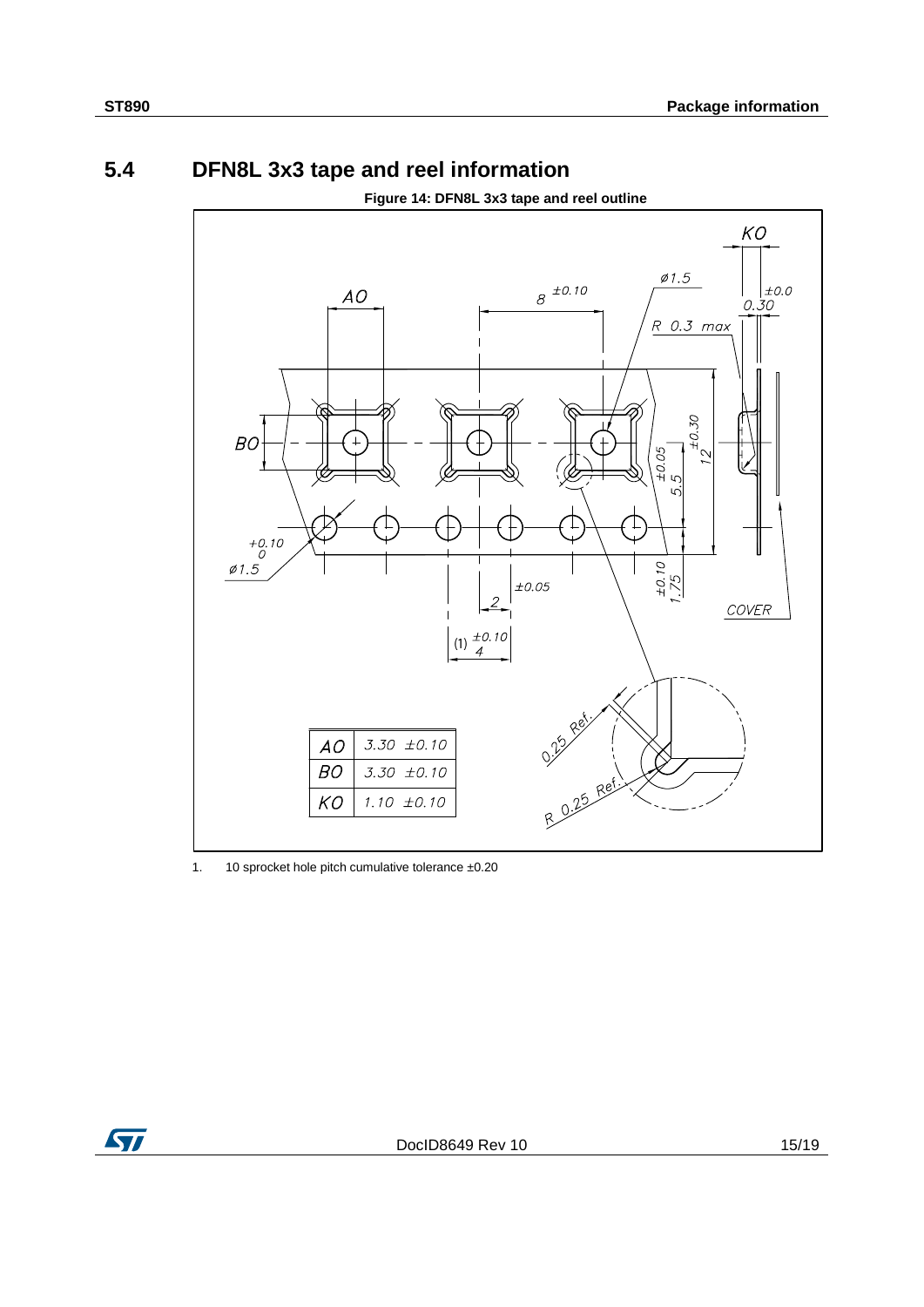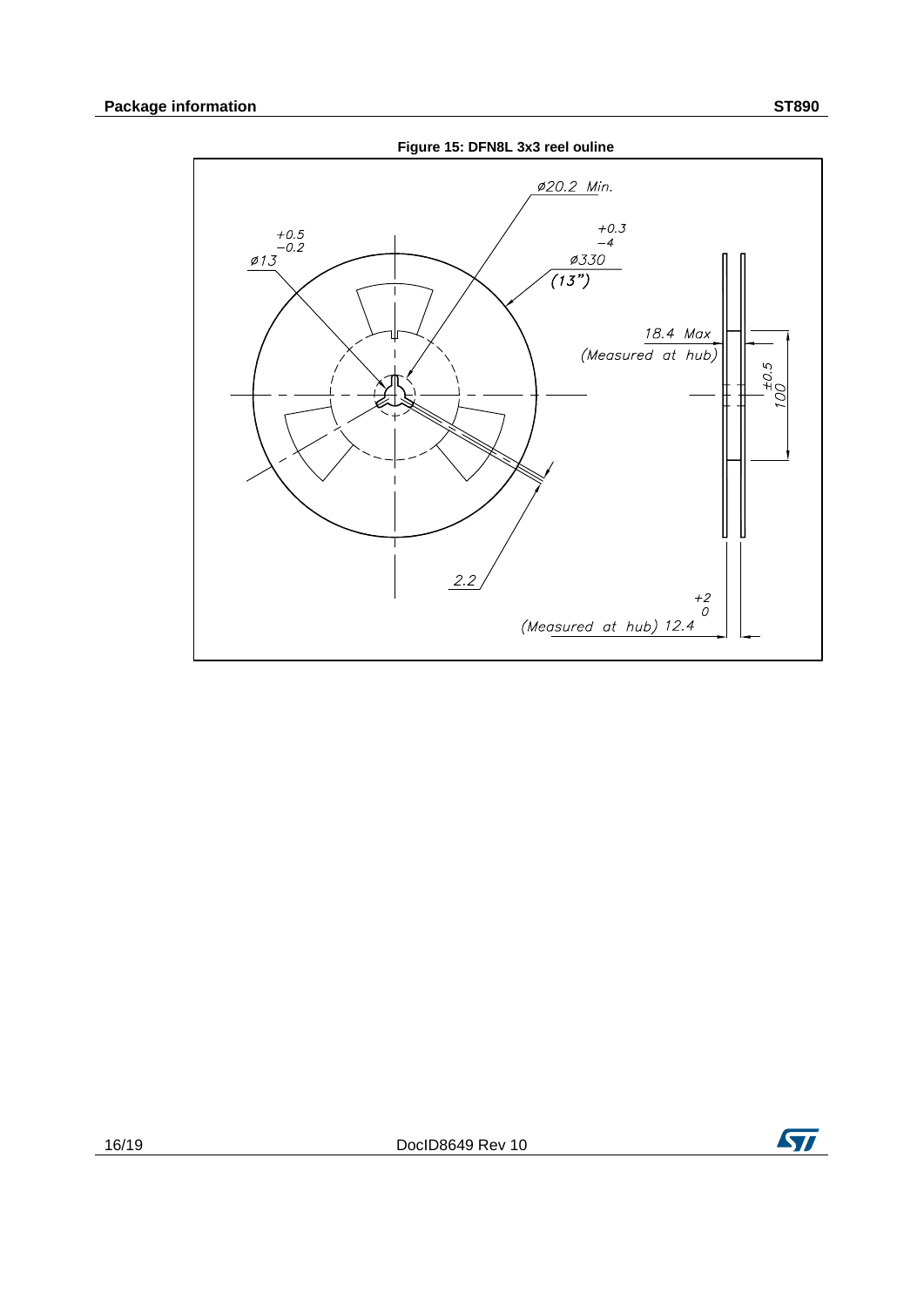## **6 Ordering information**

<span id="page-16-1"></span><span id="page-16-0"></span>

| Table 12: Order codes |                        |                 |               |                |  |
|-----------------------|------------------------|-----------------|---------------|----------------|--|
| Order code            | Temperature range      | Package         | Packaging     | <b>Marking</b> |  |
| ST890CDR              | 0 to 70 $\degree$ C    |                 | Tape and reel | ST890C         |  |
| ST890BDR              | -40 to 85 $^{\circ}$ C | SO <sub>8</sub> |               | ST890B         |  |
| ST890DTR              |                        | DFN8L 3x3       |               | UD91           |  |

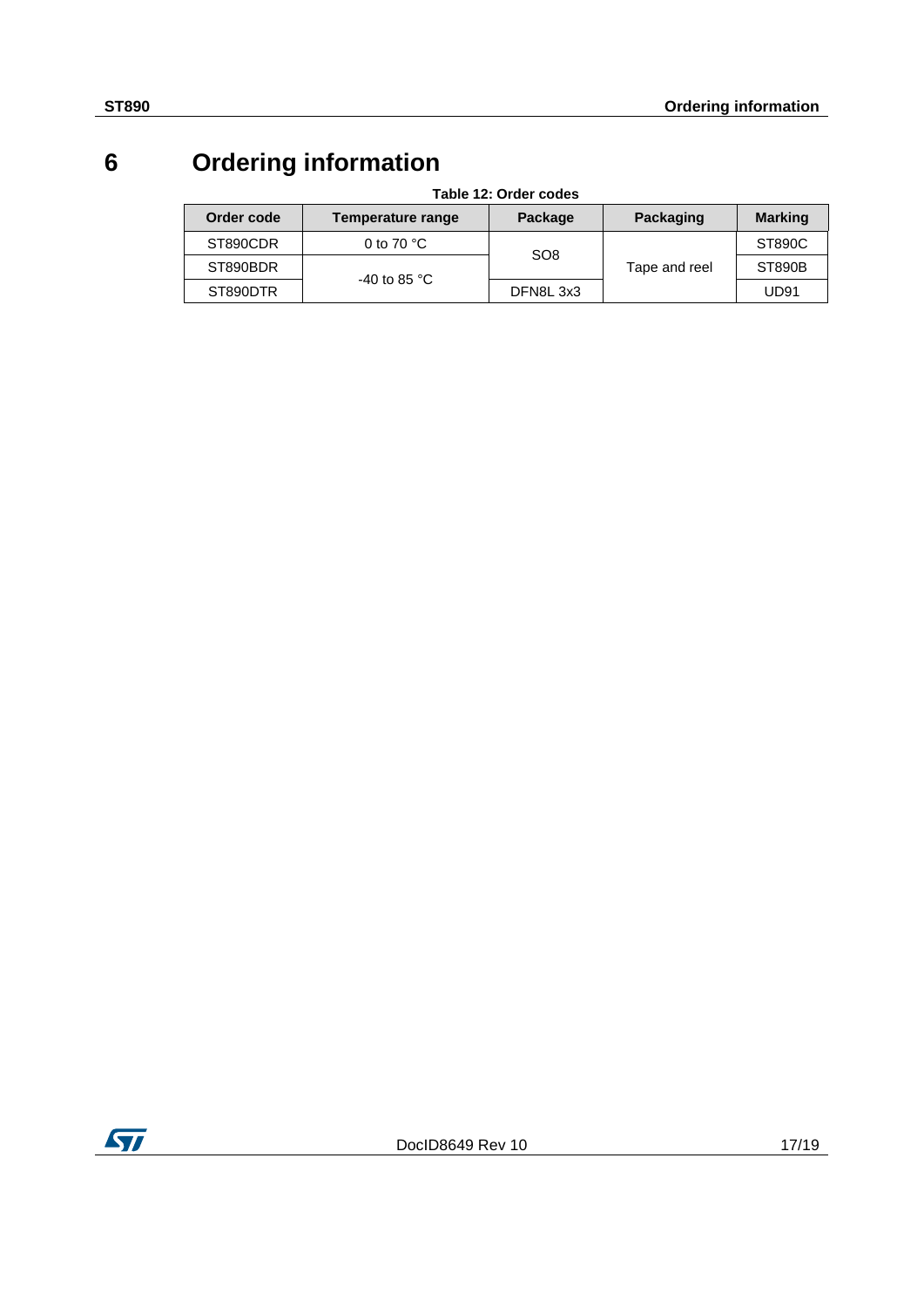## **7 Revision history**

|  | <b>Table 13: Document revision history</b> |  |
|--|--------------------------------------------|--|
|  |                                            |  |

<span id="page-17-0"></span>

| <b>Date</b>                               | <b>Revision</b> | <b>Changes</b>                                                                                                                                                                                                                                                                                                                                                                                                                                    |  |
|-------------------------------------------|-----------------|---------------------------------------------------------------------------------------------------------------------------------------------------------------------------------------------------------------------------------------------------------------------------------------------------------------------------------------------------------------------------------------------------------------------------------------------------|--|
| 22-Jul-2005                               | 4               | Added 3 rows on Table 2 on page 3                                                                                                                                                                                                                                                                                                                                                                                                                 |  |
| 10-Aug-2007                               | 5               | Removed ST890CD and ST890BD from Table 1 on page 1<br>Updated short circuit current limit value in Table 8 on page 7                                                                                                                                                                                                                                                                                                                              |  |
| 1-Dec-2007                                | 6               | <b>Added Section: Contents.</b><br>Added ST890D and related DFN8L package information.<br>Added Figure 2: DFN8L (3 x 3 mm) pin connection (top view) on page 4.<br>Figure 3: Schematic diagram on page 5: redrawn, no content change.<br>Modified title in Table 5: Truth table for FAULT on page 5.<br>Updated Table 8: Electrical characteristics on page 7.<br>Figure 4: Typical application circuit on page 8: redrawn, no content<br>change. |  |
| 13-Oct-2008<br>$\overline{7}$<br>page 18. |                 | Updated: Table 2 on page 3, Table 3 on page 4.<br>Added: Section 2.1: Functional description on page 9 and Figure 12 on                                                                                                                                                                                                                                                                                                                           |  |
| 04-Mar-2009                               | 8               | Replaced ST890B, ST890C and ST890D with ST890.<br>Modified: Table 6: Absolute maximum ratings                                                                                                                                                                                                                                                                                                                                                     |  |
| 25-Jan-2013                               | 9               | Updated Figure 1, Figure 3, Table 5, Section 2.1 (overlined "FAULT"<br>and " $\overline{ON}$ " pin, minor corrections).<br>Updated Table 3 (added "Exposed pad").<br>Added cross-references to Section 2.<br>Updated note 2. below Table 7.<br>Updated Table 8 (parameter of lo <sub>H</sub> symbol corrected to "FAULT<br>output leakage current").<br>Updated ECOPACK in Section 3.<br>Minor corrections throughout document.                   |  |
| 12-Dec-2016                               | 10              | Updated datasheet layout<br>Table 4: "Absolute maximum ratings": removed reference to the "SURE"<br>program, updated name of parameter V <sub>I</sub> , and removed parameter T <sub>op</sub> .<br>Added Table 6: "Operating conditions"<br>Updated SO8 package information<br>Table 11: "DFN8L 3x3 mechanical data": added inches dimensions<br>Added Table 12: "Order codes"                                                                    |  |

18/19 DocID8649 Rev 10